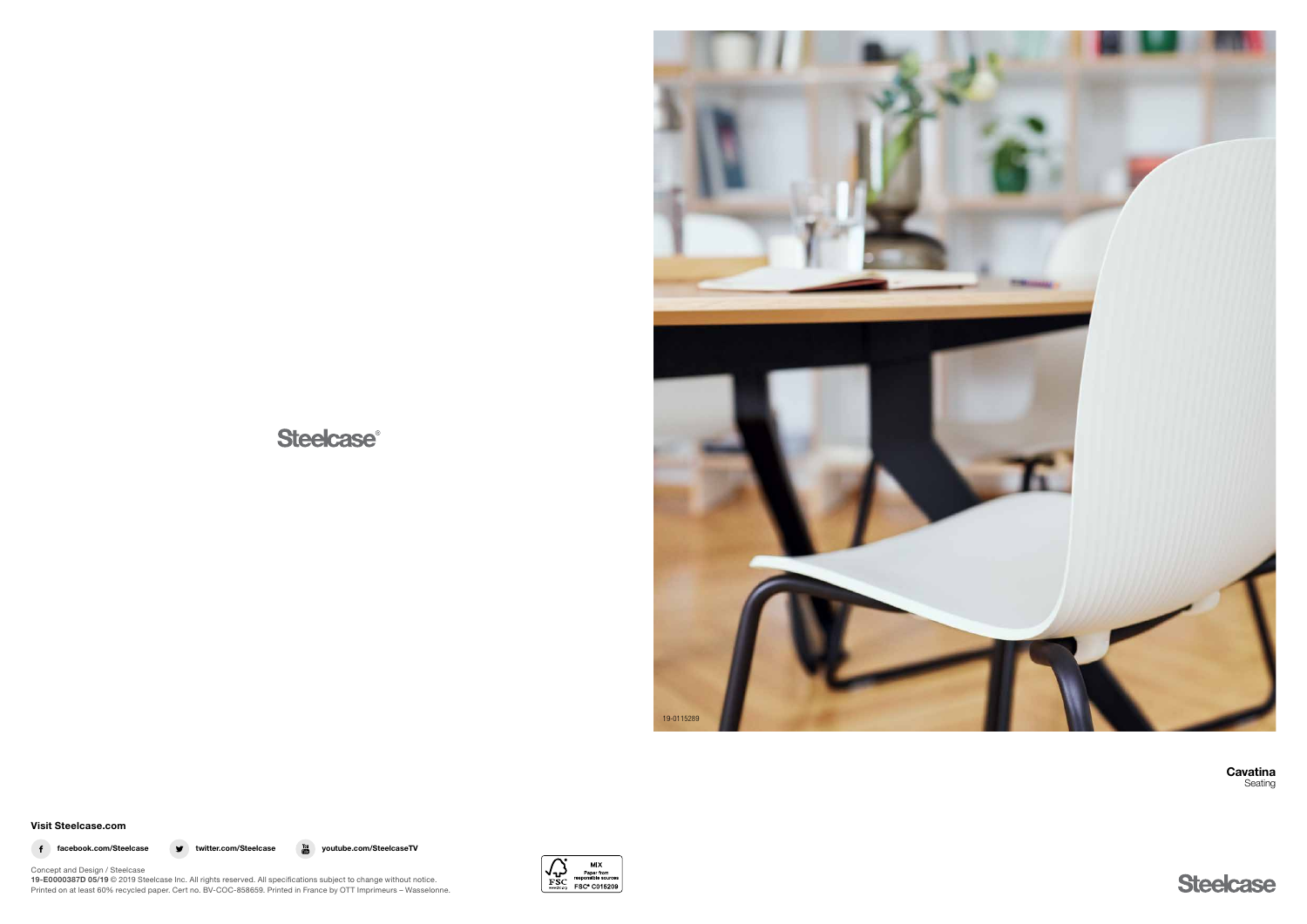

19-0120389

# A fluid design melody

Today, work is fluid. It happens everywhere in the office as people shift from concentrating to collaborating and back again, creating new emerging workspaces and reshaping what the modern workplace looks like.

A cavatina is a simple melody in music. And like its name, Cavatina's vast family of chairs carry a fluid design melody across the evolving office landscape, expressing a cohesive range of performance in an inspiring and signature way.



#### VERSATILITY – PURPOSE FOR ANY SPACE

The open-plan workplace continues to be the answer for many organisations looking to inspire creativity in their employees. With many modes of work happening in the same space, furniture needs to be flexible and versatile. Cavatina provides a range of seating solutions that fits any occasion and can seamlessly adapt from one setting to the next.

## SOPHISTICATED AESTHETIC

Inspired by the 70s and designed by Italian design studio Odo Fioravanti, Cavatina brings a sophisticated aesthetic to the modern workplace. With a wide range of colours and material options such as wood, plastic and upholstery, Cavatina offers customisable style.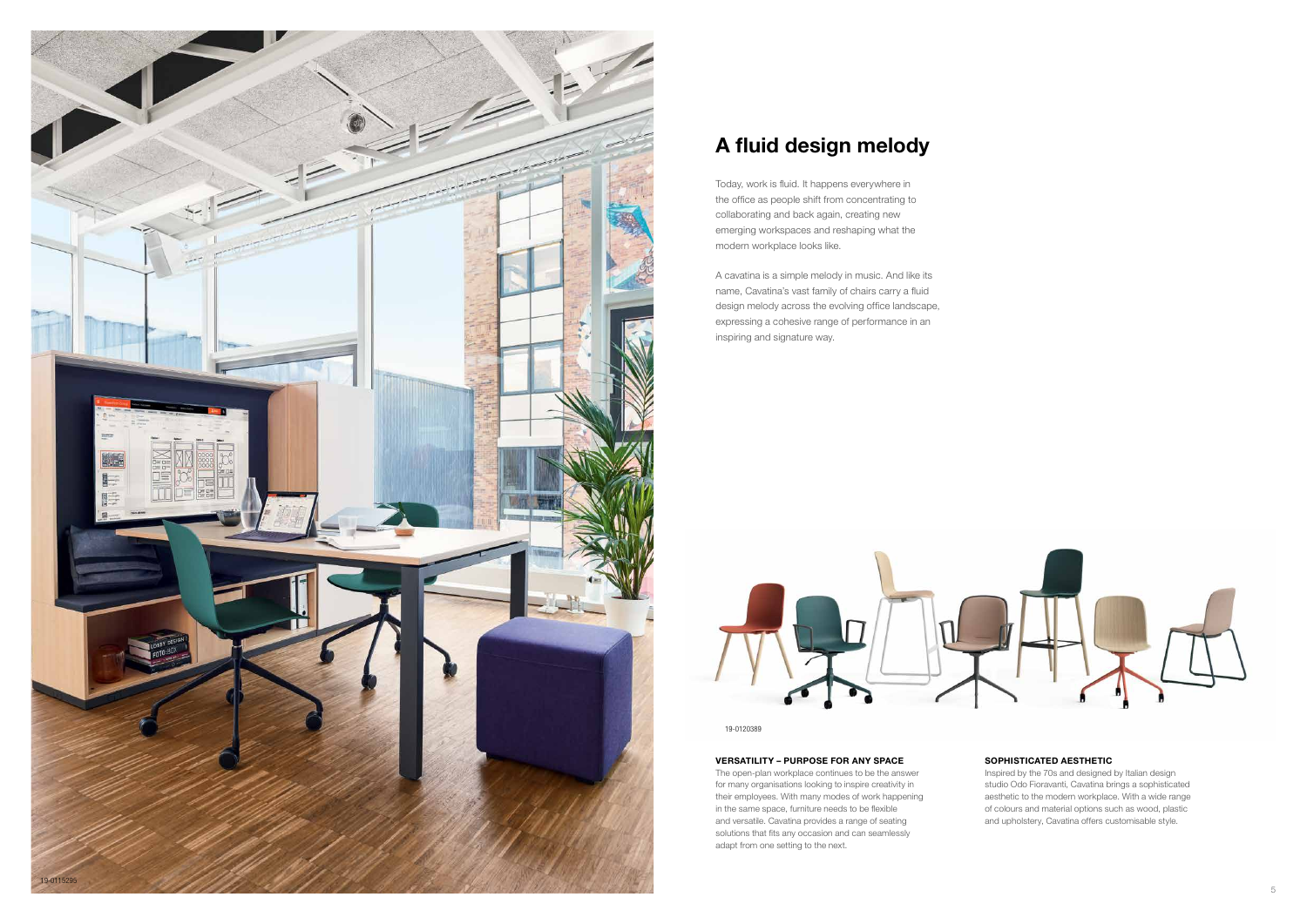







## WORKCAFÉ

Workcafés are the hub of an organization. People across the company gather to share a meal, work side-by-side and meet in an environment that offers an energizing buzz. Casual connection builds strong relationships between colleagues — the key to creative teams and an influential factor for employee satisfaction with the workplace. Cavatina's versatility in style and color allows organizations to express their brand and culture, drawing people into the heart of the office.

## SOCIAL

Social spaces equipped with the tools needed to collaborate, focus or rejuvenate turn open areas into hardworking spaces everyone can use. A range of seating and postures offer each user the seat that suits them and their work best. Cavatina with castors is a flexible solution that makes it easy to quickly accommodate colleagues who want to join a discussion or transition into another work mode without leaving the area, allowing needs to ebb and flow without interruption.

### OPEN COLLABORATION

Planned or impromptu, enhanced collaboration is a highlight of the open plan. Teammates can easily share feedback and ideas at a bench while others can work with collaborative tools like whiteboards to post inspiration or discuss strategy. Cavatina's extensive range provides an aesthetic thread through the open plan with chairs that simultaneously offer different features and a sense of familiarity.

### PROJECT ROOM

Teams need dedicated project space to get messy. The creative process is hands-on and iterative, topics and activities shift from one to the next and then back again multiple times throughout the day. The diversity of the Cavatina family in design, materiality and performance empowers workers to let the creative process flow by allowing them to make the space their own and change it as they see fit.